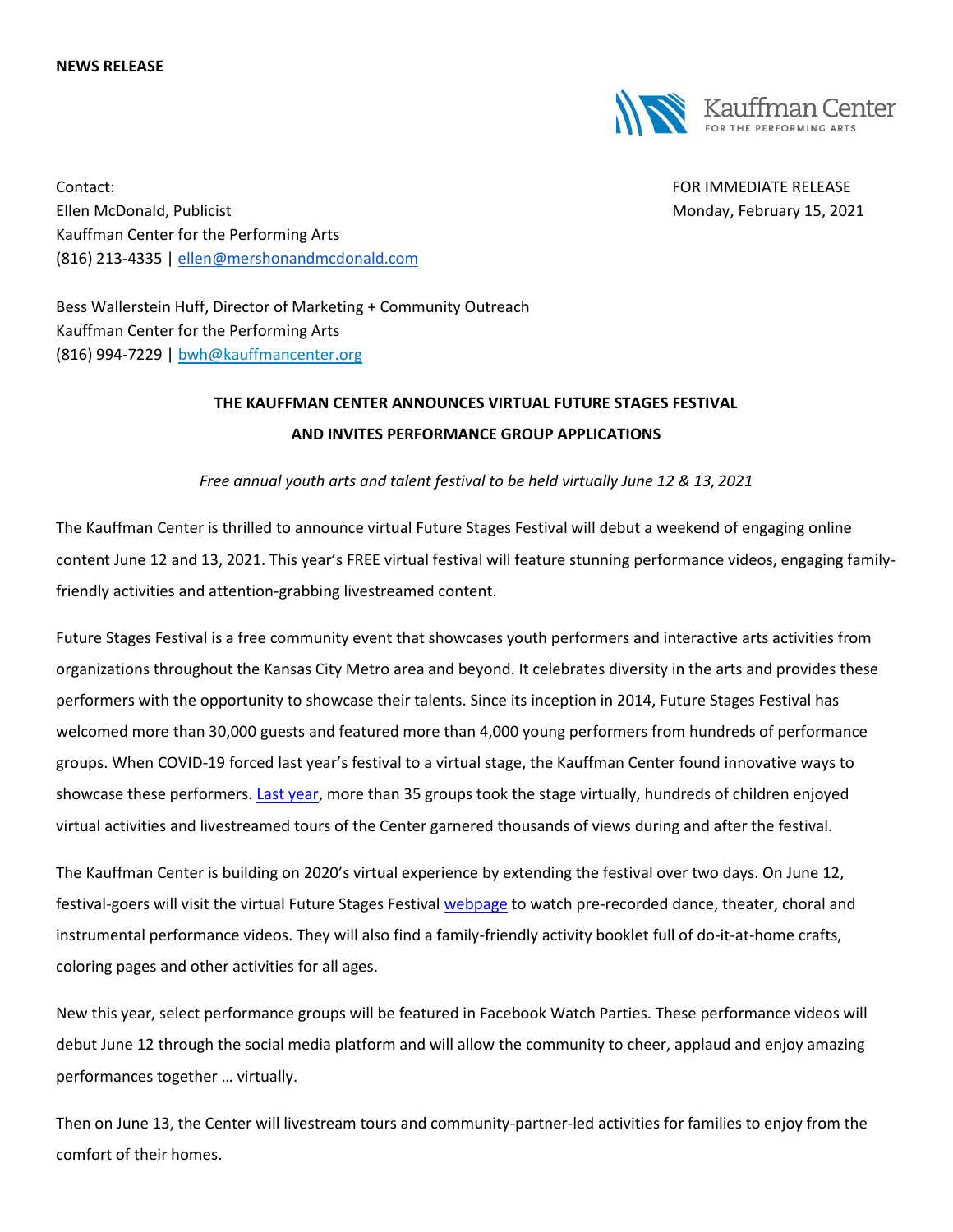"Future Stages Festival is a wonderful opportunity to showcase the talented youth performers and arts organizations in our community. The festival brings together children, families and friends to enjoy diverse performances and interactive arts activities. While we miss seeing everyone in person, this year we're highlighting performers and community partners virtually and finding new, exciting ways to engage online when we can't be together at the Center," said Paul Schofer, president and CEO of the Kauffman Center.

Visit [the virtual Future Stages Festival webpage](https://www.kauffmancenter.org/open-doors/future-stages-festival/) for more information and event registration. Registrants will be emailed a coupon packet to local businesses after the festival concludes.

*Future Stages Festival is presented by Premier Partner Saint Luke's Health System.*

# **Saint Luke's.**

*This project is supported in part by the Marlese and Robert Gourley Children's Fund, the National Endowment for the Arts and the Missouri Arts Council.*



*Additional Support Provided By*



### **CALL FOR PERFORMANCE GROUP APPLICATIONS**

Applications are open for youth performing arts groups to be a part of virtual Future Stages Festival. Performance groups should primarily consist of performers between the ages of 5 to 18 years.

All application materials must be received by **Friday, Feb. 26, 2021.** Please email [futurestages@kauffmancenter.org](mailto:futurestages@kauffmancenter.org) with any questions.

[Performance application and more information](https://www.kauffmancenter.org/virtual-future-stages-festival-performance-application/)

#### **ABOUT THE OPEN DOORS PROGRAM**

The Kauffman Center Open Doors program connects young people to the arts through three major components:

- The Open Doors *[Spotlight on Youth](http://email.wordfly.com/click?sid=MTc4XzEyNjYxXzEzMTExXzY5NjQ&l=e5356c53-0996-ea11-bd94-e61f134a8c87&utm_source=wordfly&utm_medium=email&utm_campaign=Release%3AFSFVirtualFutureStagesFestival&utm_content=version_A&sourceNumber=)* initiative offers year-round programs and engagement opportunities that connect young people with the Kauffman Center.
- The Open Doors *[Community Tickets](http://email.wordfly.com/click?sid=MTc4XzEyNjYxXzEzMTExXzY5NjQ&l=e6356c53-0996-ea11-bd94-e61f134a8c87&utm_source=wordfly&utm_medium=email&utm_campaign=Release%3AFSFVirtualFutureStagesFestival&utm_content=version_A&sourceNumber=)* program offers free and reduced-price performance tickets to underserved audiences through local social service agencies and schools.